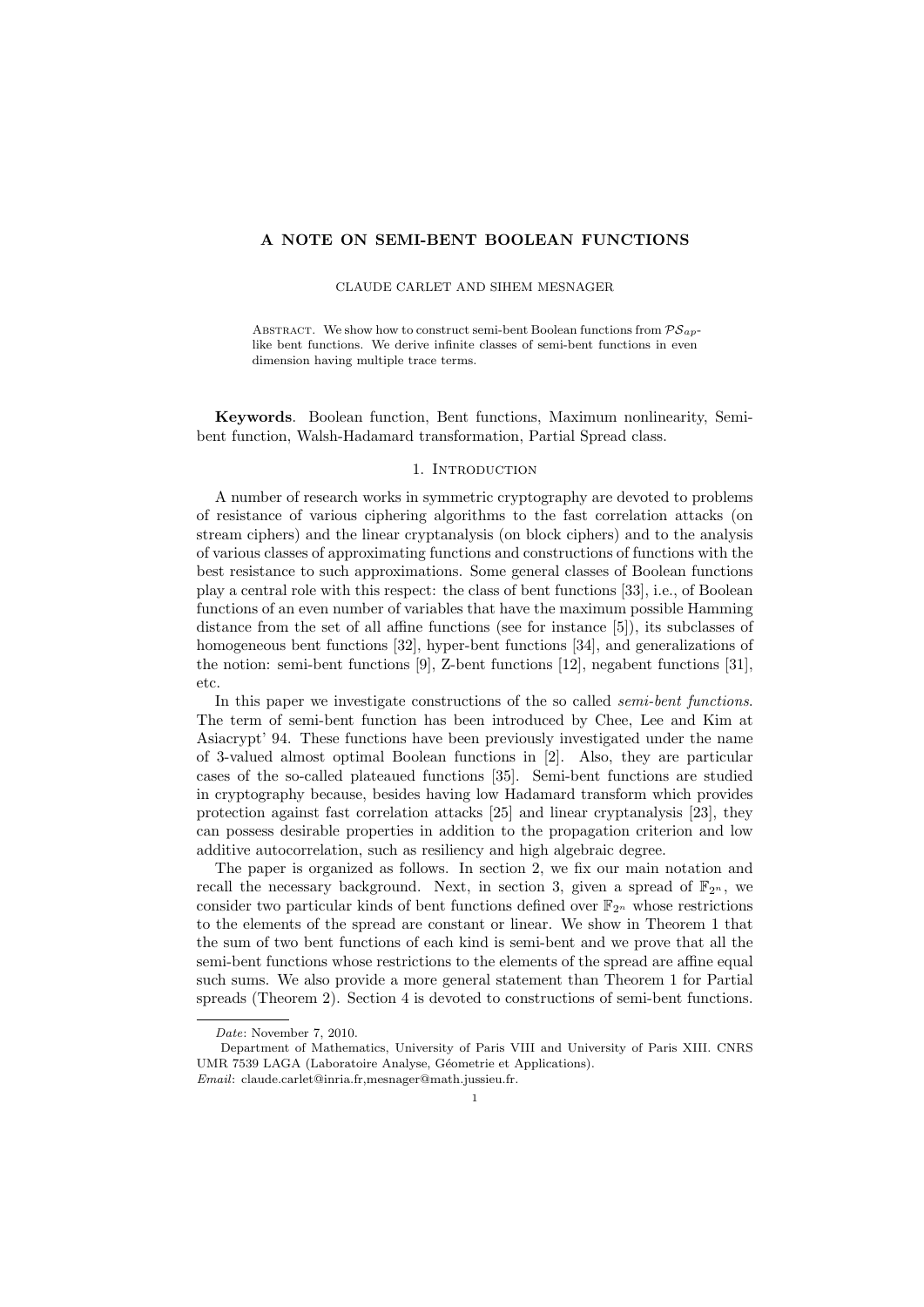For any set E, we will denote  $E \setminus \{0\}$  by  $E^*$  and the cardinality of E by  $\#E$ .

• Boolean functions and polynomial forms:

Let *n* be a positive integer. A Boolean function f on  $\mathbb{F}_{2^n}$  is an  $\mathbb{F}_2$ -valued function over the Galois field  $\mathbb{F}_{2^n}$  of order  $2^n$  (or over the vector space  $\mathbb{F}_2^n$  but in this paper we shall always endow this vector space with the structure of field, thanks to the choice of a basis of  $\mathbb{F}_{2^n}$  over  $\mathbb{F}_2$ ). The *weight* of f, denoted by wt(f), is the Hamming weight of the image vector of  $f$ , that is, the cardinality of its support  $Supp(f) := \{x \in \mathbb{F}_{2^n} \mid f(x) = 1\}.$ 

For any positive integer k, and for any r dividing k, the trace function from  $\mathbb{F}_{2^k}$  to  $\mathbb{F}_{2^r}$ , denoted by  $Tr_r^k$ , is the mapping defined as:  $\forall x \in \mathbb{F}_{2^k}$ ,  $Tr_r^k(x) := \sum_{i=0}^{\frac{k}{r}-1} x^{2^{ir}}$ . In particular, the absolute trace over  $\mathbb{F}_2$  is the function  $Tr_1^n(x) = \sum_{i=0}^{n-1} x^{2^i}$ .

Recall that, for every integer r dividing k, the trace function  $Tr_r^k$  satisfies the transitivity property, that is,  $Tr_1^k = Tr_1^r \circ Tr_r^k$ .

Every non-zero Boolean function f defined over  $\mathbb{F}_{2^n}$  has a (unique) trace expansion of the form:

$$
\forall x \in \mathbb{F}_{2^n}, \quad f(x) = \sum_{j \in \Gamma_n} Tr_1^{o(j)}(a_j x^j) + \epsilon (1 + x^{2^n - 1})
$$

called its polynomial form, where  $\Gamma_n$  is the set of integers obtained by choosing one element in each cyclotomic coset of 2 modulo  $2<sup>n</sup> - 1$ ,  $o(j)$  is the size of the cyclotomic coset of 2 modulo  $2^n - 1$  containing j,  $a_j \in \mathbb{F}_{2^{o(j)}}$  and,  $\epsilon = \text{wt}(f)$  modulo 2. The algebraic degree of f is equal to the maximum 2-weight of an exponent j for which  $a_j \neq 0$  if  $\epsilon = 0$  and to n if  $\epsilon = 1$ .

### • Niho power functions:

Let  $n = 2m$  be an even integer. Recall that a positive integer d (always understood modulo  $2^{n}-1$ ) is said to be a *Niho exponent*, and  $x^{d}$  is a *Niho power function*, if the restriction of  $x^d$  to  $\mathbb{F}_{2^m}$  is linear or in other words  $d \equiv 2^j \pmod{2^m - 1}$  for some  $j < n$ . As we consider  $Tr_1^n(x^d)$ , without loss of generality, we can assume that d is in the normalized form, with  $j = 0$ , and then we have a unique representation  $d = (2^m - 1)s + 1$  with  $2 \leq s \leq 2^m$ .

### • Walsh Hadamard transform:

Let f be a Boolean function on  $\mathbb{F}_{2^n}$ . Its "sign" function is the integer-valued function  $\chi(f) := (-1)^f$ . The Walsh Hadamard transform of f is the discrete Fourier transform of  $\chi_f$ , whose value at  $\omega \in \mathbb{F}_{2^n}$  is defined as follows:

$$
\forall \omega \in \mathbb{F}_{2^n}, \quad \widehat{\chi_f}(\omega) = \sum_{x \in \mathbb{F}_{2^n}} (-1)^{f(x) + Tr_1^n(\omega x)}.
$$

Recall the well-known Parseval's relation

$$
\sum_{\omega \in \mathbb{F}_{2^n}} \widehat{\chi_f}^2(\omega) = 2^{2n}.
$$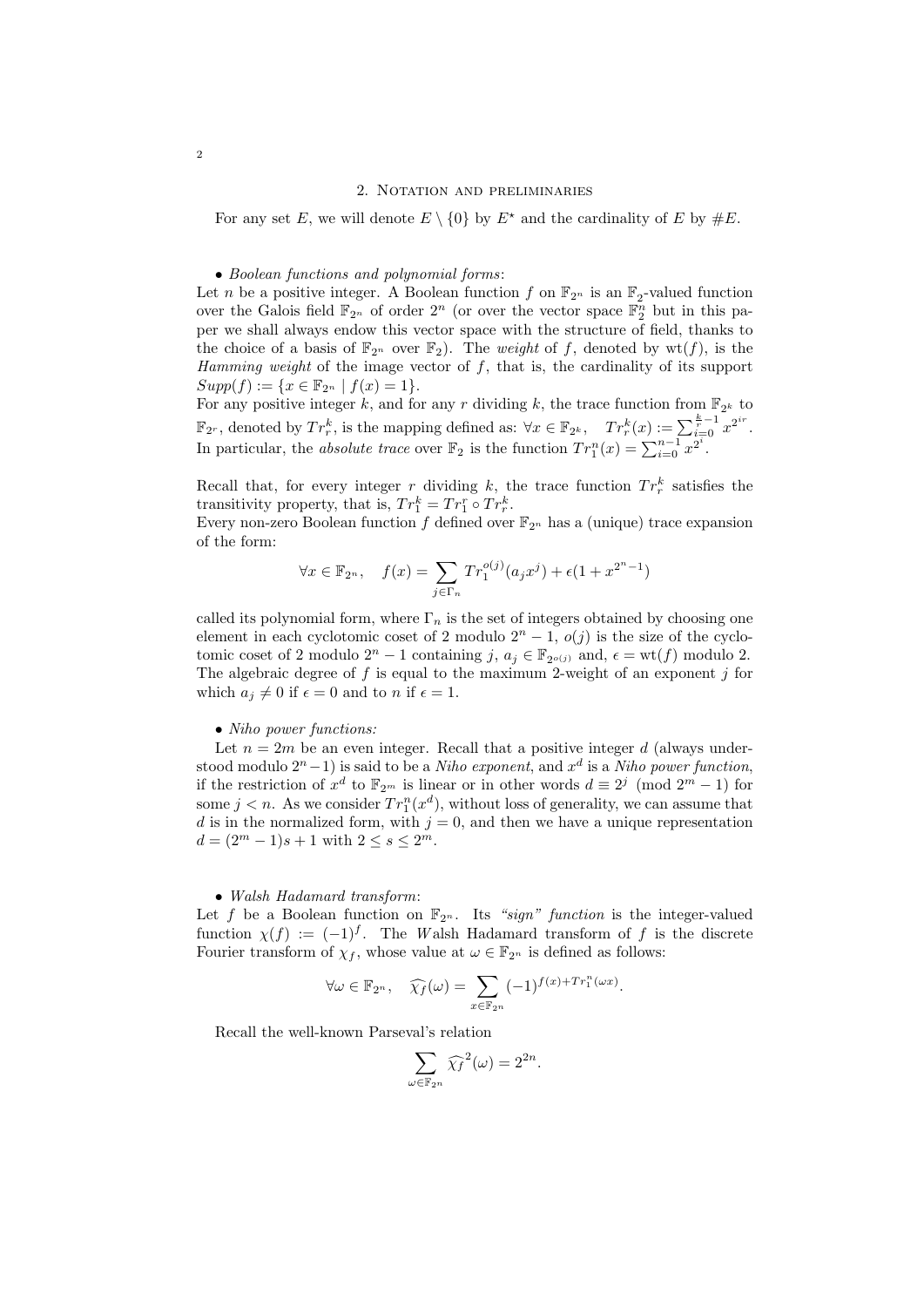and also this inverse formula

$$
\sum_{\omega \in \mathbb{F}_{2^n}} \widehat{\chi_f}(\omega) = 2^n (-1)^{f(0)}.
$$

It is easy to see that not all values of the values of the Walsh transform have the same sign. This comes from the fact that

$$
\left(\sum_{\omega \in \mathbb{F}_{2^n}} \widehat{\chi_f}(\omega)\right)^2 = \sum_{\omega \in \mathbb{F}_{2^n}} \widehat{\chi_f}^2(\omega)
$$

which implies that it is impossible to have  $\widehat{\chi}_f(\omega) > 0$  for all  $\omega$  as well  $\widehat{\chi}_f(\omega) \leq 0$ for all  $\omega$ , unless f is affine.

# • Bent, semi-bent and hyper-bent functions:

Bent functions [33] can be defined as follows:

**Definition 1.** A Boolean function  $f : \mathbb{F}_{2^n} \to \mathbb{F}_2$  (*n* even) is said to be bent if  $\widehat{\chi_f}(\omega) = \pm 2^{\frac{n}{2}}, \text{ for all } \omega \in \mathbb{F}_{2^n}.$ 

Semi-bent functions [9, 10] can be defined as follows, for  $n$  even and for  $n$  odd:

**Definition 2.** Let n be an even integer. A Boolean function  $f : \mathbb{F}_{2^n} \to \mathbb{F}_2$  is said to be semi-bent if if  $\widehat{\chi_f}(\omega) \in \{0, \pm 2^{\frac{n+2}{2}}\},\$  for all  $\omega \in \mathbb{F}_{2^n}$ .

It is well Known ( see for instance [5]) that the algebraic degree of a semi-bent Boolean function defined on  $\mathbb{F}_{2^n}$  is at most  $\frac{n}{2}$ .

**Definition 3.** Let n be an odd integer. A Boolean function  $f : \mathbb{F}_{2^n} \to \mathbb{F}_2$  is said to be semi-bent if if  $\widehat{\chi_f}(\omega) \in \{0, \pm 2^{\frac{n+1}{2}}\},\$  for all  $\omega \in \mathbb{F}_{2^n}$ .

Hyper-bent functions [34] have properties still stronger than bent functions. More precisely, they can be defined as follows:

**Definition 4.** A Boolean function  $f : \mathbb{F}_{2^n} \to \mathbb{F}_2$  (*n* even) is said to be hyper-bent if the function  $x \mapsto f(x^i)$  is bent, for every integer i co-prime with  $2^n - 1$ .

## • The Dillon Partial Spread classes:

The Partial Spread class  $\mathcal{PS}$ , introduced in [11] by Dillon, is the set of all the sums (modulo 2) of the indicators of  $2^{\frac{n}{2}-1}$  or  $2^{\frac{n}{2}-1}+1$  disjoint  $\frac{n}{2}$ -dimensional subspaces of  $\mathbb{F}_{2^n}$  (disjoint meaning that any two of these spaces intersect in 0 only, and therefore that their sum is direct and equals  $\mathbb{F}_{2^n}$ ). Dillon denotes by  $\mathcal{PS}^-$  (resp.  $\mathcal{PS}^+$ ) the class of those bent functions for which the number of  $\frac{n}{2}$ -dimensional subspaces is  $2^{\frac{n}{2}-1}$  (resp.  $2^{\frac{n}{2}-1}+1$ ).

Dillon exhibits a subclass of  $\mathcal{PS}^-$ , denoted by  $\mathcal{PS}_{ap}$ , whose elements are defined in an explicit form:

**Definition 5.** Let  $n = 2m$ . The Partial Spread class  $\mathcal{PS}_{ap}$  consists of all functions f defined over  $\mathbb{F}_{2^n}$  as follows: let g be a balanced Boolean function over  $\mathbb{F}_{2^m}$  (ie.  $wt(g) = 2^{m-1}$ ) such that  $g(0) = 0$  (in fact this last condition is not necessary for f to be bent). Define a Boolean function f from  $\mathbb{F}_{2^m} \times \mathbb{F}_{2^m}$  to  $\mathbb{F}_2$  as  $f(x, y) = g(\frac{x}{y})$ ( i.e  $g(xy^{2^m-2})$ ) with  $\frac{x}{y} = 0$  if  $y = 0$ .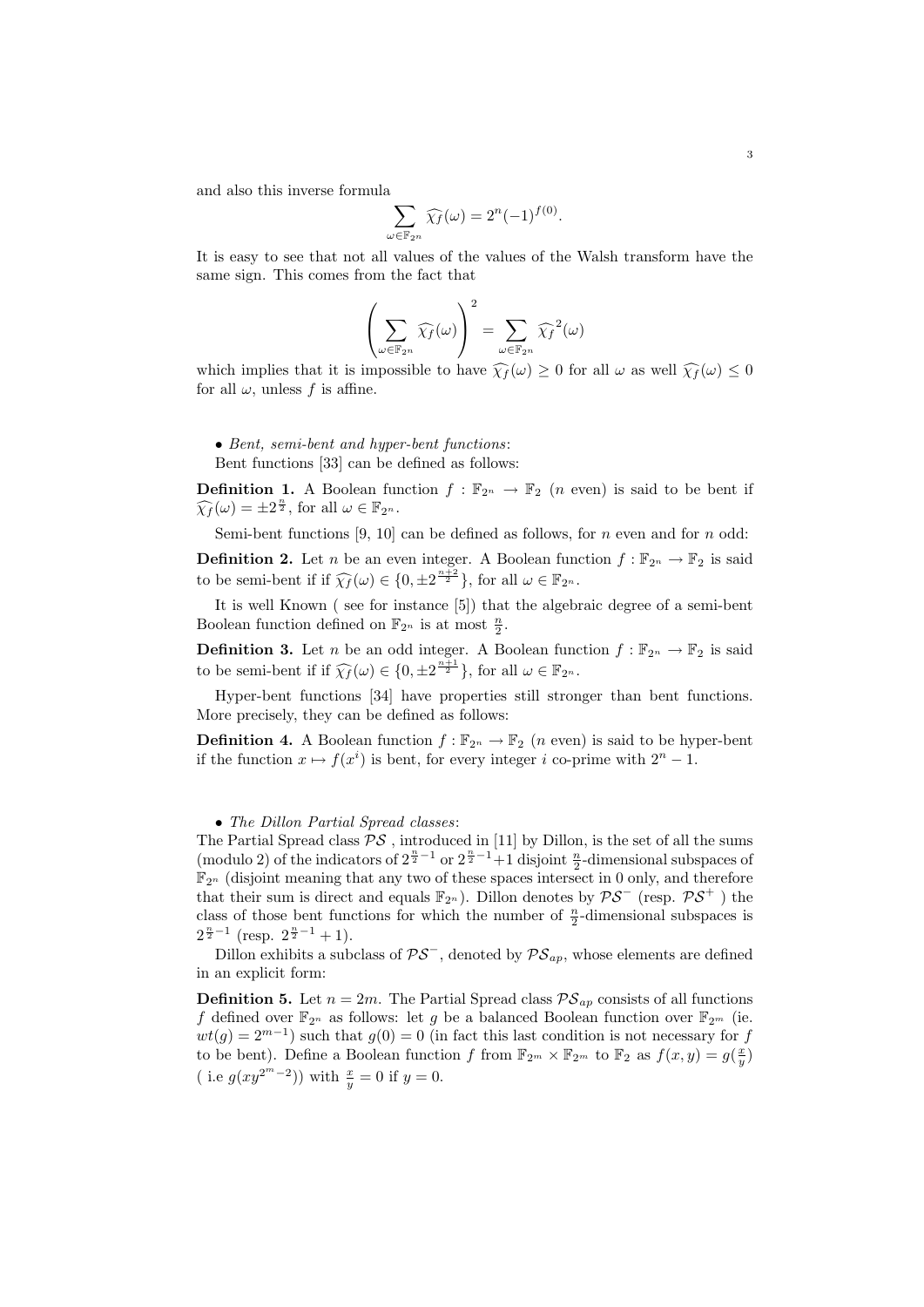All the bent functions from the  $PS_{ap}$  class defined by Dillon [11] are hyper-bent. They are the functions or the complements of the functions defined over  $\mathbb{F}_{2^n}$  and whose supports have the form  $\bigcup_{u \in S} u \mathbb{F}_{2^m}^{\star}$  where U is the set  $\{u \in \mathbb{F}_{2^n} \mid u^{2^m+1} = 1\}$ and S is a subset of U of size  $2^{m-1}$ .

In the whole paper  $n = 2m$  is an (even) integer.

### 3. Characterizations of semi-bent functions

Recall [11] that a collection  $\{E_i, i = 1, \ldots, 2^m + 1\}$  of vector spaces of dimension  $m$  such that:

(1) 
$$
E_i \cap E_j = \{0\}
$$
 for every  $i$  and  $j$ ,

$$
(2) \ \bigcup_{i=1}^{2^m+1} E_i = \mathbb{F}_{2^n}.
$$

is called a spread.

**Conjecture 1.** We conjecture that, for every spread  $\{E_i, i = 1, \ldots, 2^m + 1\}$ , there exists a bent Boolean function h defined over  $\mathbb{F}_{2^n}$  such that, for every i, the restriction of  $h$  to  $E_i$  is linear.

In the next theorem, we characterize when a function whose restriction to every  $E_i^*$  is affine is semi-bent:

**Theorem 1.** Let  $m \geq 2$  and  $n = 2m$ . Let  $\{E_i, i = 1, ..., 2^m + 1\}$  be a spread in  $\mathbb{F}_{2^n}$  and h a Boolean function whose restriction to every  $E_i$  is linear. Let S be any subset of  $\{1,\ldots,2^m+1\}$  and  $g=\sum_{i\in S}1_{E_i} \pmod{2}$  where  $1_{E_i}$  is the indicator of  $E_i$ . Then  $q + h$  is semi-bent if and only if q and h are bent.

Note that  $g$  is then in the Partial Spread class  $PS$  and  $h$  is in a class generalizing the class that Dillon denotes by  $H$  in [11].

We can modify the hypothesis of Theorem 1 by assuming that we have only a partial spread. We need then to add a condition on the  $E_i$ 's, and we have only a sufficient condition (not a necessary and sufficient one) for  $g + h$  being semi-bent:

**Theorem 2.** Let g be a bent function in the  $PS$  class, equal to the sum modulo 2 of the indicators of  $l := 2^{m-1}$  or  $2^{m-1} + 1$  pairwise "disjoint" vector paces  $E_i$ having dimension m, and h a bent function which is linear on each  $E_i$ . Assume additionally that for every  $c \in \mathbb{F}_{2^n}$  there exist at most 2 indices i such that  $\forall e \in$  $E_i$ ,  $h(e) = Tr_1^n(ce)$ . Then  $g + h$  is semi-bent.

## 4. Constructions of semi-bent functions

4.1. Constructions in bivariate form. Let  $\mathbb{F}_{2^n}$  be identified with  $\mathbb{F}_{2^m} \times \mathbb{F}_{2^m}$ thanks to the choice of an orthonormal basis ( $\mathbb{F}_{2^n}$  being identified with  $\mathbb{F}_{2^m} \times \mathbb{F}_{2^m}$ thanks to the choice of a basis  $(1, w)$  of  $\mathbb{F}_{2^n}$  over  $\mathbb{F}_{2^m}$ ). We consider the vector spaces  $E_a = \{(x, ax); x \in \mathbb{F}_{2^m}\}\$  where  $a \in \mathbb{F}_{2^m}$  and  $E_{\infty} = \{(0, y); y \in \mathbb{F}_{2^m}\}\$  ${0} \times \mathbb{F}_{2^m}$ . The bivariate version of the spread  ${u\mathbb{F}_{2^m}}; u \in U}$  is the spread  ${E_a : a \in \mathbb{F}_{2^m} \} \cup {E_{\infty}}.$  It can be directly checked that the  $E_a$ 's and E' are indeed vector spaces of dimension m, and we have  $E_a \cap E_b = \{0\}$  for every pair  $(a, b)$  such that  $a \neq b$  and  $E_{\infty} \cap E_a = \{0\}$  for every  $a \in \mathbb{F}_{2^m}$ . Note that any function g in the  $PS_{ap}$  class can be viewed as the indicator of  $2^{m-1}$  or  $2^{m-1}+1$  of these vector spaces. Moreover, function h having linear restrictions to the  $E_a$ 's is necessarily defined as  $h(x,y) = \begin{cases} Tr_1^m (xH(\frac{y}{x})) & \text{if } x \neq 0 \\ Tr_1^m (\ldots) & \text{if } x = 0 \end{cases}$  $Tr_1^m(xH(\frac{x}{x}))$  if  $x \neq 0$ ,  $x, y \in \mathbb{F}_{2^m}$ , for some mapping  $Tr_1^m(\mu y)$  if  $x = 0$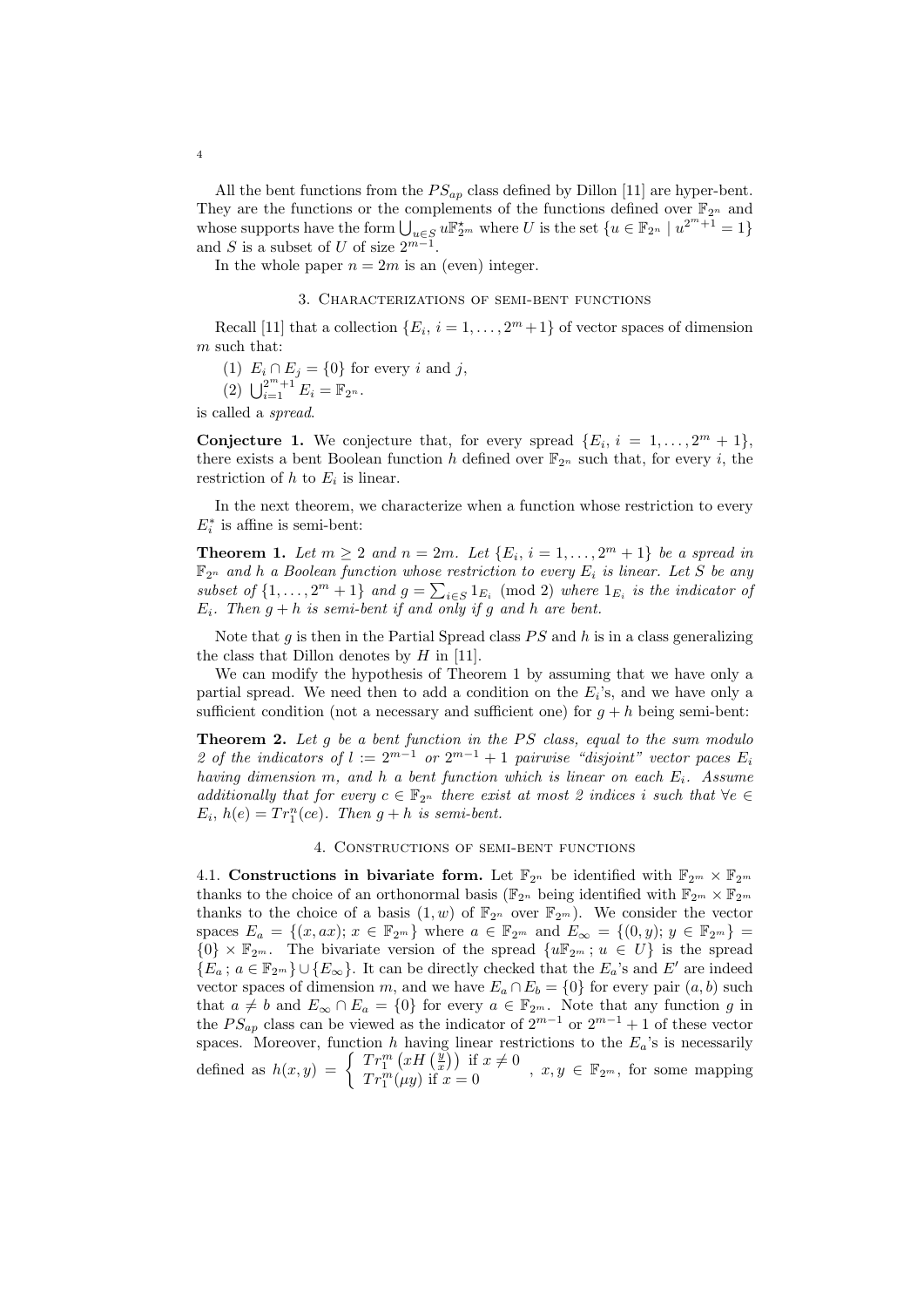H over  $\mathbb{F}_{2^m}$  and some  $\mu \in \mathbb{F}_{2^m}$ . Then for every  $(c, c') \in \mathbb{F}_{2^m} \times \mathbb{F}_{2^m}$  the set  $I(c)$ equals  $\{a \in \mathbb{F}_{2^m}; \forall x \in \mathbb{F}_{2^m}, Tr_1^m(xH(a)) = Tr_1^m(cx + c'ax)\} = \{a \in \mathbb{F}_{2^m}; H(a) =$  $c + c'a$  if  $c' \neq \mu$  and  $\{a \in \mathbb{F}_{2^m}; H(a) = c + c'a\} \cup \{\infty\}$  if  $c' = \mu$ . Hence, the sets  $I(c, c')$  depend on the pre-image of c by the mapping  $H + c'Id$ . The necessary and sufficient condition for h being bent is that, denoting  $G(x) = H(x) + \mu x$ , then G is a permutation and for every  $c' \neq 0$  the function  $G(x) + c'x$  is 2-to-1. Such bent functions have been first introduced by Dillon in [11]. He could exhibit in the class of such functions only the example of the function  $h$  in Corollary 3 below. But eight other examples have been found recently in [6] and lead to Corollary 4.

Corollary 3. Let g be a function in the  $PS_{ap}$  class. Let i be any integer co-prime with m and  $h(x,y) = Tr_1^m(xy^{2^i-1})$ . Then the function  $g + h$  is semi-bent.

Indeed, h belongs to the Maiorana-McFarland class of bent functions since the function  $y^{2^i-1}$  is a permutation of  $\mathbb{F}_{2^m}$ , the restriction of h to  $E_a$  is linear for every a and its restriction to  $E_{\infty}$  is null.

*Remark* 1. According to [1, Theorem 6], the permutations  $y^{2^i-1}$  are the only permutations  $\pi$  such that  $x\pi(x)$  is linear.

**Corollary 4.** Let g be a function in the  $PS_{ap}$  class. Let h be one of the following functions:

- $h(x,y) = Tr_1^m(x^{-5}y^6), x, y \in \mathbb{F}_{2^m}$  where m is odd;
- $h(x,y) = Tr_1^m(x^{-3\cdot(2^k+1)}y^{3\cdot2^k+4}), x, y \in \mathbb{F}_{2^m}, \text{ where } m = 2k 1,$
- $h(x,y) = Tr_1^m(x^{1-2^k-2^{2k}}y^{2^k+2^{2k}}), x, y \in \mathbb{F}_{2^m}, \text{ where } m = 4k 1;$
- $h(x,y) = Tr_1^m(x^{1-2^{2k+1}-2^{3k+1}}y^{2^{2k+1}+2^{3k+1}}), x, y \in \mathbb{F}_{2^m}, \text{ where } m = 4k+1;$ •  $h(x,y) = Tr_1^m(x^{1-2^k}y^{2^k} + x^{-(2^k+1)}y^{2^k+2} + x^{-3\cdot(2^k+1)}y^{3\cdot2^k+4}), x, y \in \mathbb{F}_{2^m},$
- where  $m = 2k 1$ ; •  $h(x,y) = Tr_1^m(x^{\frac{5}{6}}y^{\frac{1}{6}} + x^{\frac{3}{6}}y^{\frac{3}{6}} + x^{\frac{1}{6}}y^{\frac{5}{6}}), x, y \in \mathbb{F}_{2^m}$ , where m is odd,
- $h(x,y) = Tr_1^m \left( \left[ \frac{\delta^2 (x^{-3}+1)+\delta^2 (1+\delta+\delta^2)(x^{-2}+x^{-1})}{x^{-4}+\delta^2 x^{-2}+1} + x^{1/2} \right] \right)$
- $\left[\frac{\delta^2(y^4+y)+\delta^2(1+\delta+\delta^2)(y^3+y^2)}{y^4+\delta^2y^2+1}+y^{1/2}\right]$ ,  $x, y \in \mathbb{F}_{2^m}$ , where  $Tr_1^m(1/\delta) = 1$  and, if  $m \equiv 2 \pmod{4}$ , then  $\delta \notin \mathbb{F}_4$ ;
- $h(x,y) = Tr_1^m (x [A(x)][B(y)]), x, y \in \mathbb{F}_{2^m},$  where m is even,

$$
A(x) = x^{-1/2} + \frac{1}{Tr_m^{2m}(b)} \left( Tr_m^{2m}(b^r)(x^{-1} + 1) +
$$
  

$$
Tr_m^{2m}((bx^{-1} + b^{2^m})^r)(x^{-1} + Tr_m^{2m}(b)x^{-1/2} + 1)^{1-r} \right)
$$
  

$$
B(y) = y^{1/2} + \frac{1}{Tr_m^{2m}(b)} \left( Tr_m^{2m}(b^r)(y + 1) +
$$
  

$$
Tr_m^{2m}((by + b^{2^m})^r)(y + Tr_m^{2m}(b)y^{1/2} + 1)^{1-r} \right)
$$
  

$$
r = \pm \frac{2^m - 1}{3}, \ b \in \mathbb{F}_{2^{2m}}, \ b^{2^m + 1} = 1 \ and \ b \neq 1.
$$

Then the function  $q + h$  is semi-bent.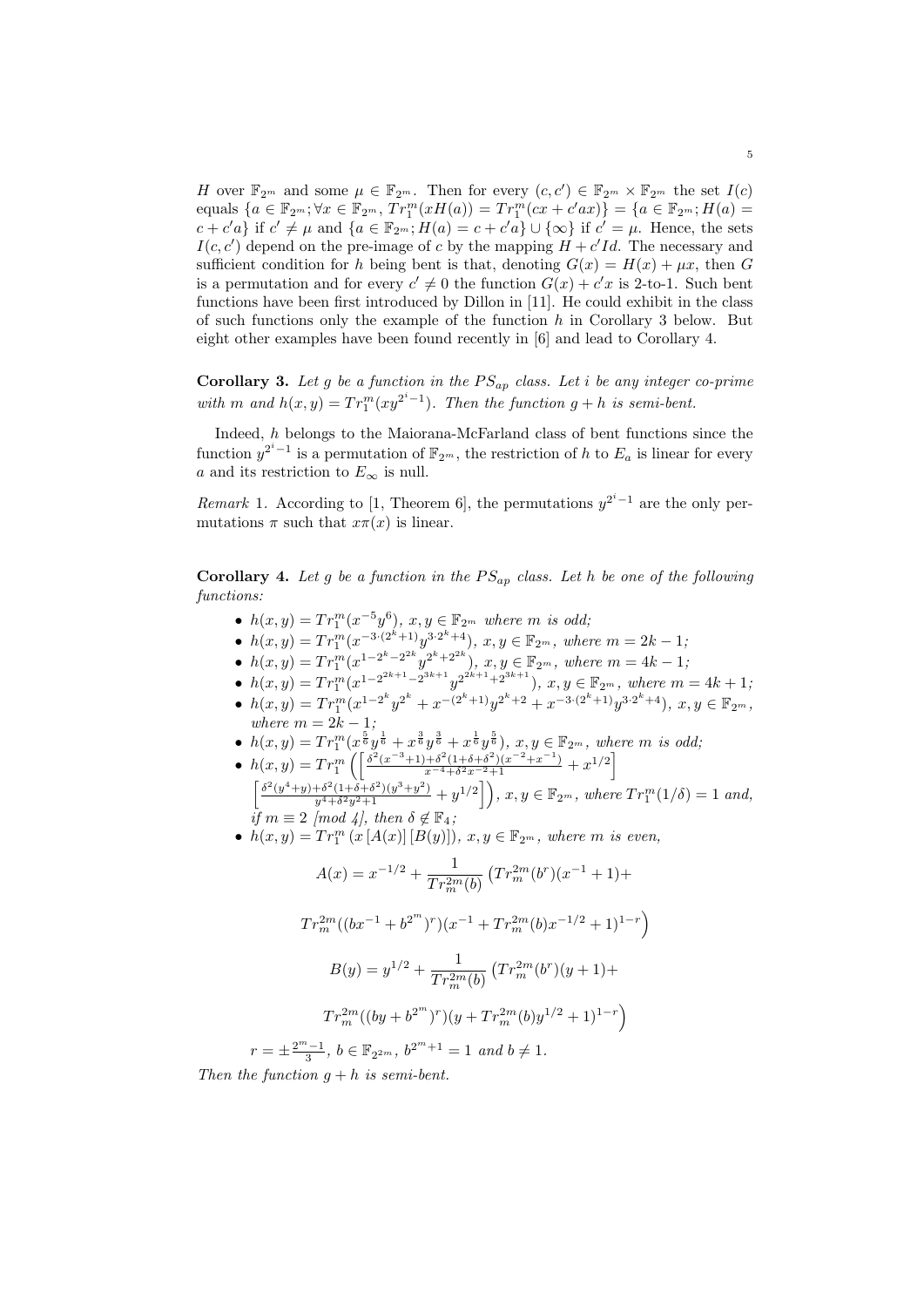#### **REFERENCES**

- [1] T. Berger, A. Canteaut, P. Charpin and Y. Laigle-Chapuy. On almost perfect nonlinear functions. IEEE Trans. Inform. Theory, vol. 52, no. 9, pp. 4160-4170, 2006.
- [2] A. Canteaut, C. Carlet, P. Charpin and C. Fontaine. On cryptographic properties of the cosets of R(1,m), IEEE Trans. Inform. Theory, Vol. 47, pp. 1494-1513, 2001.
- [3] C. Carlet. Two new classes of bent functions. In Proceedings of EUROCRYPT'93, Lecture Notes in Computer Science 765, pp. 77-101, 1994.
- [4] C. Carlet. Generalized Partial Spreads, IEEE Transactions on Information Theory, vol. 41, no. 5, pp. 1482-1487, 1995.
- [5] C. Carlet. Boolean Functions for Cryptography and Error Correcting Codes. Chapter of the monography "Boolean Models and Methods in Mathematics, Computer Science, and Engineering" published by Cambridge University Press, Yves Crama and Peter L. Hammer (eds.). pp. 257-397, 2010.
- [6] C. Carlet and S. Mesnager. On Dillon's class H of bent functions, Niho bent functions and o-polynomials. Cryptology ePrint Archive, Report no 649. Available at http://eprint.iacr.org, 2010.
- [7] P. Charpin and G. Gong. Hyperbent functions, Kloosterman sums and Dickson polynomials, IEEE Trans. Inform. Theory (54) 9, pp 4230–4238, 2008.
- [8] P. Charpin, E. Pasalic, and C. Tavernier, On bent and semi-bent quadratic Boolean functions, IEEE Trans. Inf. Theory, vol. 51, no. 12, pp. 4286- 4298, 2005.
- [9] S. Chee and S. Lee and K. Kim. Semi-bent Functions Advances in Cryptology-ASIACRYPT94. Proc. 4th Int. Conf. on the Theory and Applications of Cryptology, Wollongong, Australia, 1994, Pieprzyk, J. and Safavi-Naini, R., Eds., Lect. Notes Comp. Sci. Vol. 917, pp 107-118, 1994.
- [10] J. H. Cheon and S. Chee. Elliptic curves and resilient functions Lecture Notes in Computer Science, Vol. 2015 pp 386–397, 2000.
- [11] J. Dillon. Elementary Hadamard difference sets PhD dissertation, University of Maryland, 1974.
- [12] H. Dobbertin, and G. Leander. Cryptographers Toolkit for Construction of 8- Bit Bent Functions. Cryptology ePrint Archive, Report no. 2005/089. Available at http://eprint.iacr.org/2005/089 2005.
- [13] H. Dobbertin and G. Leander and A. Canteaut and C. Carlet and P. Felke and P. Gaborit. Construction of bent functions via Niho Power Functions, Journal of Combinatorial therory, Serie A 113, pp 779-798, 2006.
- [14] R. Gold, Maximal recursive sequences with 3-valued recursive crosscorrelation functions, IEEE Trans. Inform. Theory, vol. IT-14, no. 1, pp. 154-156, 1968.
- [15] F. Gologlu. Almost Bent and Almost Perfect Nonlinear Functions, Exponential Sums, Geometries ans Sequences, PhD dissertation, University of Magdeburg, 2009.
- [16] T. Helleseth. Some results about the cross-correlation function between two maximal linear sequences, Discr. Math., vol. 16, pp. 209232, 1976.
- [17] T. Helleseth. Correlation of m-sequences and related topics, in Proc. SETA98, Discrete Mathematics and Theoretical Computer Science, C. Ding, T. Helleseth, and H. Niederreiter, Eds. London, U.K.: Springer, 1999, pp. 4966.
- [18] T. Helleseth and P. V. Kumar. Sequences with low correlation, in Handbook of Coding Theory, Part 3: Applications, V. S. Pless, W. C. Huffman, and R. A. Brualdi, Eds. Amsterdam, The Netherlands: Elsevier, 1998, ch. 21, pp. 17651853.
- [19] K. Khoo, G. Gong, and D. R. Stinson, A new family of Gold-like sequences, in Proc. IEEE Trans. Inform. Theory Lausanne, Switzerland, p.181,2002.
- [20] K. Khoo, G. Gong, and D. R. Stinson, A new characterization of semibent and bent functions on finite fields, Des. Codes. Cryptogr., vol. 38, no. 2, pp. 279-295. 2006.
- [21] G. Leander. Monomial Bent Functions. IEEE Trans. Inform. Theory (52) 2, pp 738–743, 2006.
- [22] G. Leander and A. Kholosha. Bent functions with  $2<sup>r</sup>$  Niho exponents. IEEE Trans. Inform. Theory 52 (12), pp 5529–5532, 2006
- [23] M. Matsui. Linear cryptanalysis method for DES cipher. Proceedings of EUROCRYPT'93, Lecture Notes in Computer Science 765, pp. 386-397, 1994.
- [24] F.J. McWilliams and N.J.A. Sloane. Theory of Error-Correcting Codes, North-Holland, 1977.